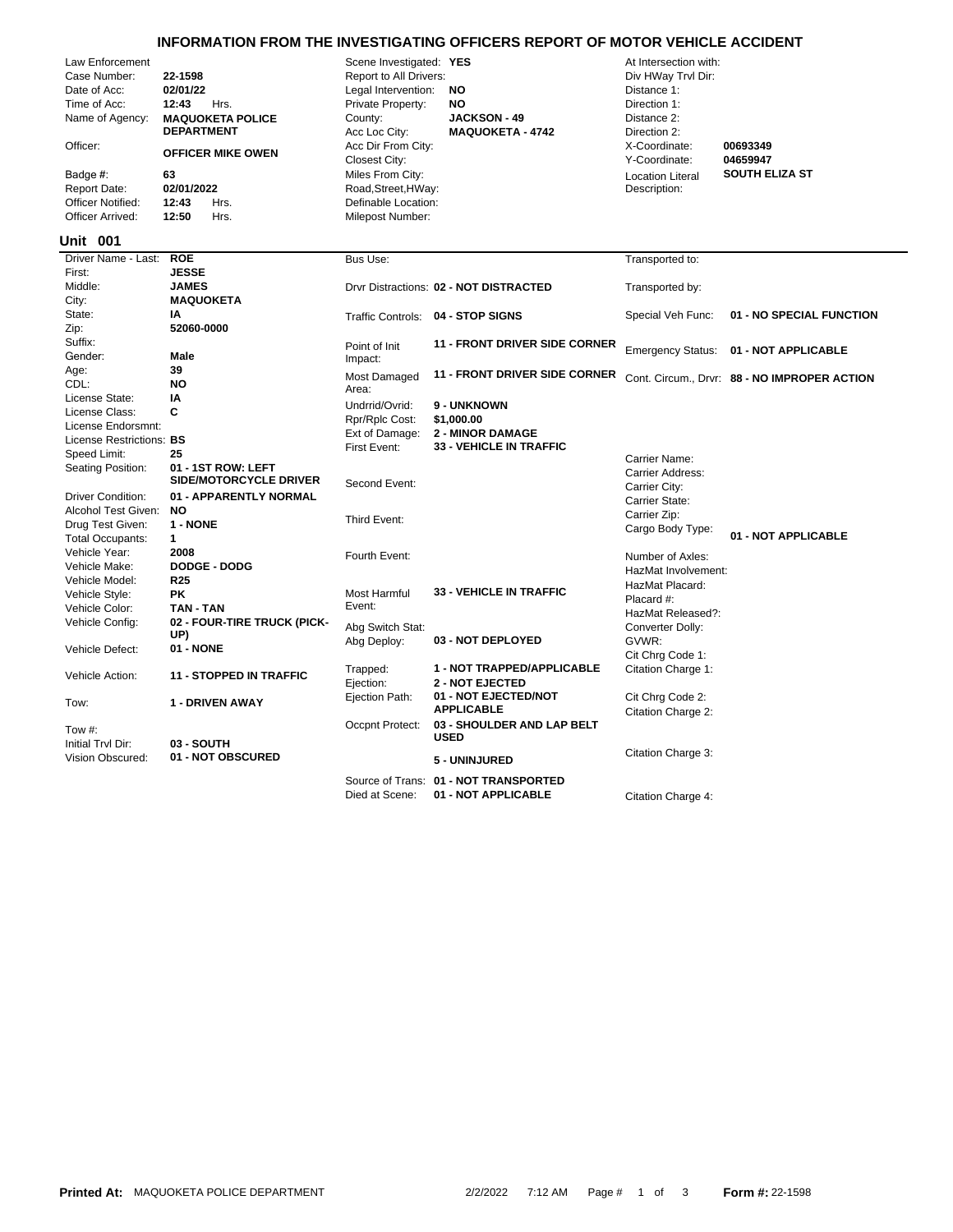## **002 Unit**

| UIIIL VU <i>l</i>            |                               |                                |                                   |                          |                                        |
|------------------------------|-------------------------------|--------------------------------|-----------------------------------|--------------------------|----------------------------------------|
| Driver Name - Last:          | <b>LUCY</b>                   | Bus Use:                       |                                   | Transported to:          |                                        |
| First:                       | <b>CORRINE</b>                |                                |                                   |                          |                                        |
| Middle:                      | <b>KAY</b>                    |                                | Drvr Distractions: 99 - UNKNOWN   | Transported by:          |                                        |
| City:                        | <b>MAQUOKETA</b>              |                                |                                   |                          |                                        |
| State:                       | IA                            |                                | Traffic Controls: 04 - STOP SIGNS | Special Veh Func:        | 01 - NO SPECIAL FUNCTION               |
| Zip:                         | 52060-0000                    |                                |                                   |                          |                                        |
| Suffix:                      |                               | Point of Init                  | <b>12 - FRONT MIDDLE</b>          |                          | 01 - NOT APPLICABLE                    |
| Gender:                      | Female                        | Impact:                        |                                   | <b>Emergency Status:</b> |                                        |
| Age:                         | 35                            | Most Damaged                   | <b>12 - FRONT MIDDLE</b>          |                          |                                        |
| CDL:                         | <b>NO</b>                     | Area:                          |                                   |                          | Cont. Circum., Drvr: 06 - LOST CONTROL |
| License State:               | ΙA                            | Undrrid/Ovrid:                 | <b>9 - UNKNOWN</b>                |                          |                                        |
| License Class:               | C                             |                                | \$2,500.00                        |                          |                                        |
| License Endorsmnt:           |                               | Rpr/Rplc Cost:                 | <b>3 - FUNCTIONAL DAMAGE</b>      |                          |                                        |
| <b>License Restrictions:</b> |                               | Ext of Damage:<br>First Event: | <b>33 - VEHICLE IN TRAFFIC</b>    |                          |                                        |
| Speed Limit:                 | 25                            |                                |                                   | Carrier Name:            |                                        |
| Seating Position:            | 01 - 1ST ROW: LEFT            |                                |                                   | Carrier Address:         |                                        |
|                              | <b>SIDE/MOTORCYCLE DRIVER</b> | Second Event:                  | 04 - CROSSED CENTERLINE           | Carrier City:            |                                        |
| Driver Condition:            | 01 - APPARENTLY NORMAL        |                                | (UNDIVIDED)                       | Carrier State:           |                                        |
| Alcohol Test Given:          | NO.                           |                                |                                   | Carrier Zip:             |                                        |
| Drug Test Given:             | 1 - NONE                      | Third Event:                   |                                   | Cargo Body Type:         |                                        |
| <b>Total Occupants:</b>      | $\mathbf{1}$                  |                                |                                   |                          | 01 - NOT APPLICABLE                    |
| Vehicle Year:                | 2007                          | Fourth Event:                  |                                   | Number of Axles:         |                                        |
| Vehicle Make:                | <b>CHEVROLET - CHEV</b>       |                                |                                   | HazMat Involvement:      |                                        |
| Vehicle Model:               | <b>IMP</b>                    |                                |                                   | HazMat Placard:          |                                        |
| Vehicle Style:               | 4D                            | Most Harmful                   | 04 - CROSSED CENTERLINE           | Placard #:               |                                        |
| Vehicle Color:               | <b>BLACK - BLK</b>            | Event:                         | (UNDIVIDED)                       | HazMat Released?:        |                                        |
| Vehicle Config:              | 01 - PASSENGER CAR            | Abg Switch Stat:               |                                   | Converter Dolly:         |                                        |
|                              |                               | Abg Deploy:                    | 03 - NOT DEPLOYED                 | GVWR:                    |                                        |
| Vehicle Defect:              | 99 - UNKNOWN                  |                                |                                   | Cit Chrg Code 1:         |                                        |
|                              |                               | Trapped:                       | 1 - NOT TRAPPED/APPLICABLE        | Citation Charge 1:       |                                        |
| Vehicle Action:              | 03 - TURNING RIGHT            | Ejection:                      | <b>2 - NOT EJECTED</b>            |                          |                                        |
|                              |                               | Ejection Path:                 | 01 - NOT EJECTED/NOT              | Cit Chrg Code 2:         |                                        |
| Tow:                         | 1 - DRIVEN AWAY               |                                | <b>APPLICABLE</b>                 | Citation Charge 2:       |                                        |
|                              |                               | Occpnt Protect:                | 03 - SHOULDER AND LAP BELT        |                          |                                        |
| Tow $#$ :                    |                               |                                | <b>USED</b>                       |                          |                                        |
| Initial Trvl Dir:            | 04 - WEST                     |                                |                                   | Citation Charge 3:       |                                        |
| Vision Obscured:             | 01 - NOT OBSCURED             |                                | 5 - UNINJURED                     |                          |                                        |
|                              |                               | Source of Trans:               | 01 - NOT TRANSPORTED              |                          |                                        |
|                              |                               | Died at Scene:                 | 01 - NOT APPLICABLE               | Citation Charge 4:       |                                        |
|                              |                               |                                |                                   |                          |                                        |

## **Accident Environment**

| First Harmful Event Loc:   | 01 - ON ROADWAY               | <b>Roadway Characteristics</b>    |                                                     |
|----------------------------|-------------------------------|-----------------------------------|-----------------------------------------------------|
| Manner of Crash/Collision: | 02 - HEAD-ON (FRONT TO FRONT) | Environment:                      | 01 - NONE APPARENT                                  |
| Light Conditions:          | <b>1 - DAYLIGHT</b>           | Roadway:                          | 01 - NONE APPARENT                                  |
| <b>Weather Conditions:</b> | 01 - CLEAR                    |                                   |                                                     |
|                            |                               | Type of Road Junc/Feat:           | <b>12 - FOUR-WAY INTERSECTION</b>                   |
| Surface Conditions:        | $01 - DRY$                    |                                   |                                                     |
|                            |                               | FRA No.:<br>Horizontal Alignment: |                                                     |
| Workzone Related:          | <b>NO</b>                     | <b>Vertical Alignment:</b>        |                                                     |
| Activity:                  |                               |                                   |                                                     |
| Location:                  |                               |                                   |                                                     |
| Type:                      |                               |                                   | First Harmful Evt of Crash: 33 - VEHICLE IN TRAFFIC |
| <b>Workers Present:</b>    |                               |                                   |                                                     |
| Nlavyativa.                |                               |                                   |                                                     |

## **Narrative**

Unit 1 was stopped at stop sign on Eliza St. waiting to cross Pleasant St. unit 2 was driving west on Pleasant St. unit 2 went to turn right onto Eliza St. to head north unit 2 made a wide<br>right turn and hit unit 1